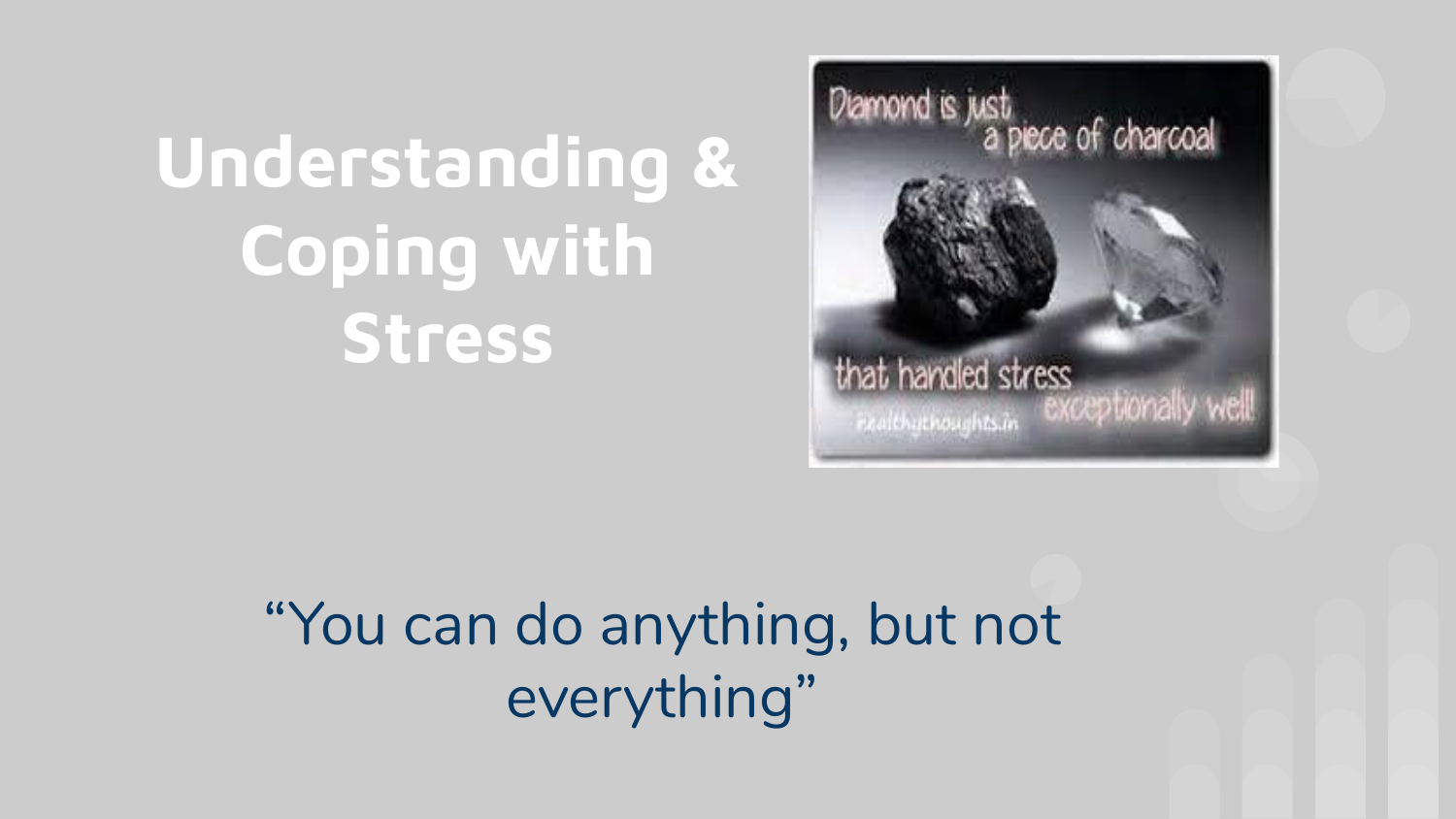### https://youtube/GVWRvVH5gBQ

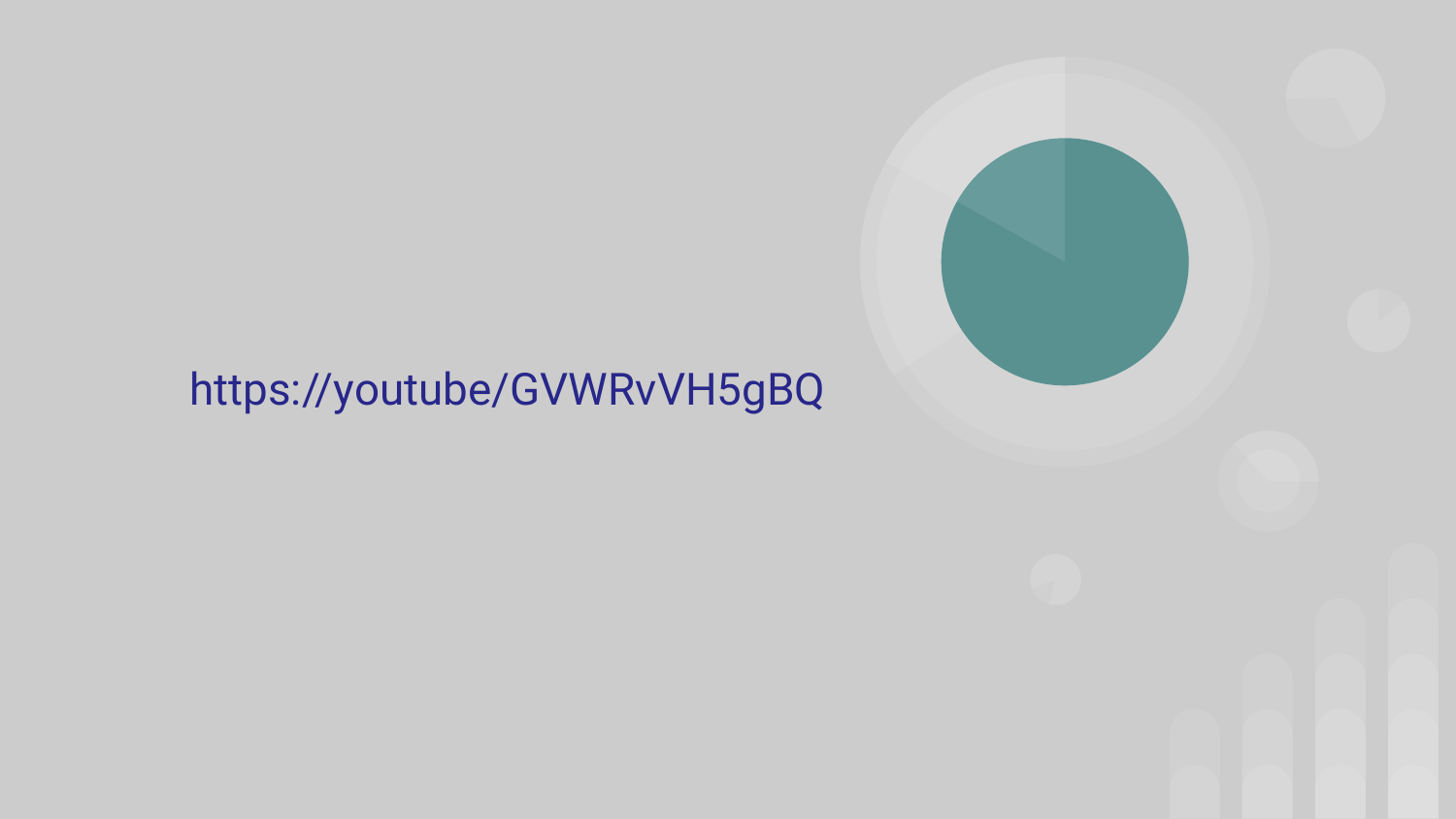## **Definition of Stress**

**HOW DO YOU DEFINE STRESS?**

**Stress**: The response of the body to the demands of daily living.

**Stressor**: The source or cause of stress. They cause the body to respond (physical, mental, or social).

- Argument with a friend, worrying about a test, etc.
- Other examples?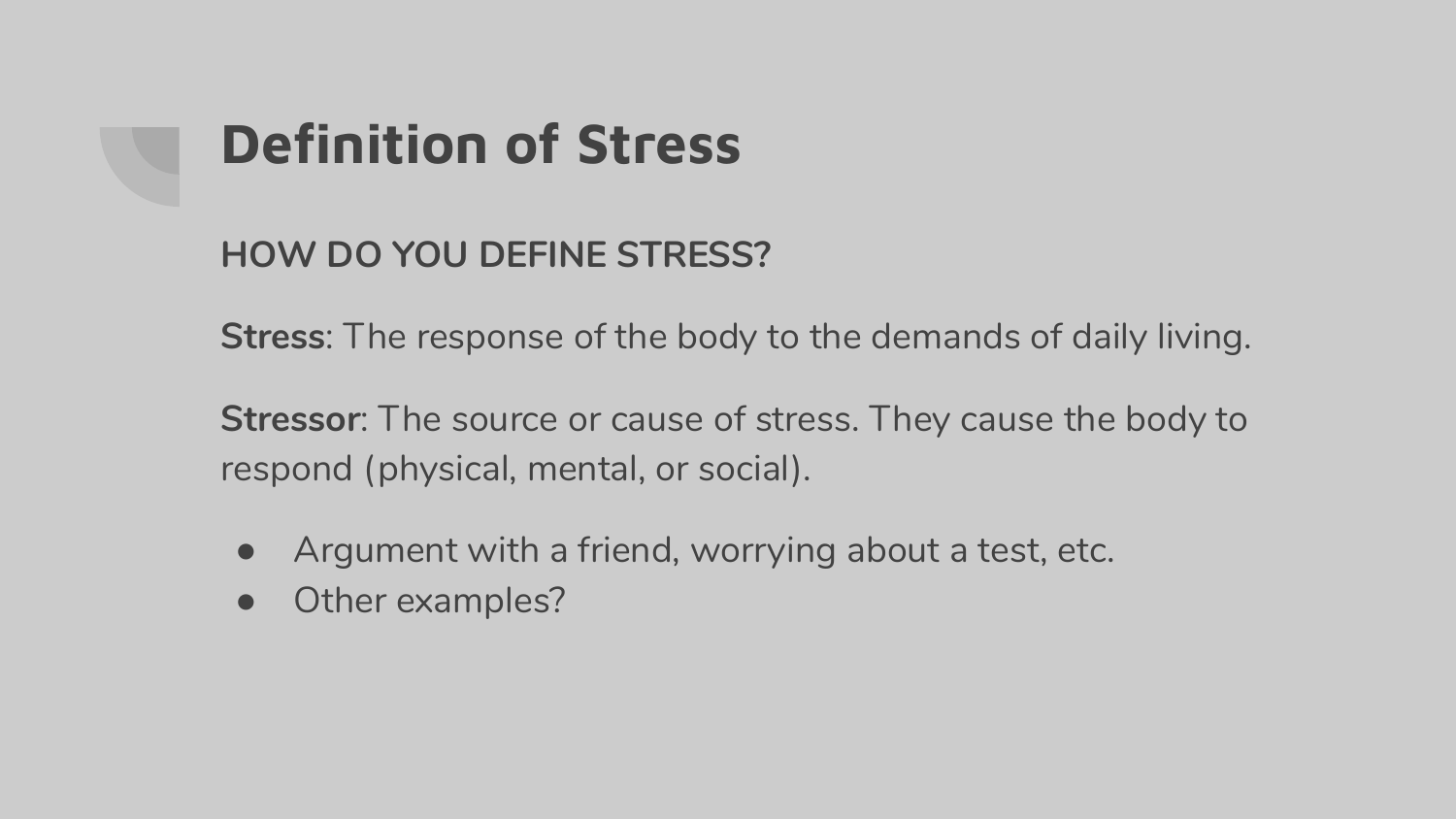### **Responses to Stress**

Students don't always have the same responses to stressors (some positive & some negative).

**Eustress**: Healthful response to a stressor.

- A student might experience stress before being in a school play. (Responds by rehearsing the lines many times and performs well)
	- Student Examples?

**Distress:** Harmful response to a stressor.

- A student might experience stress before a test. (May not be able to sleep due to anxiety and performs poorly)
	- Student Examples?
- Everyone experiences stressors, it is impossible to avoid. It is important to know how to manage stress.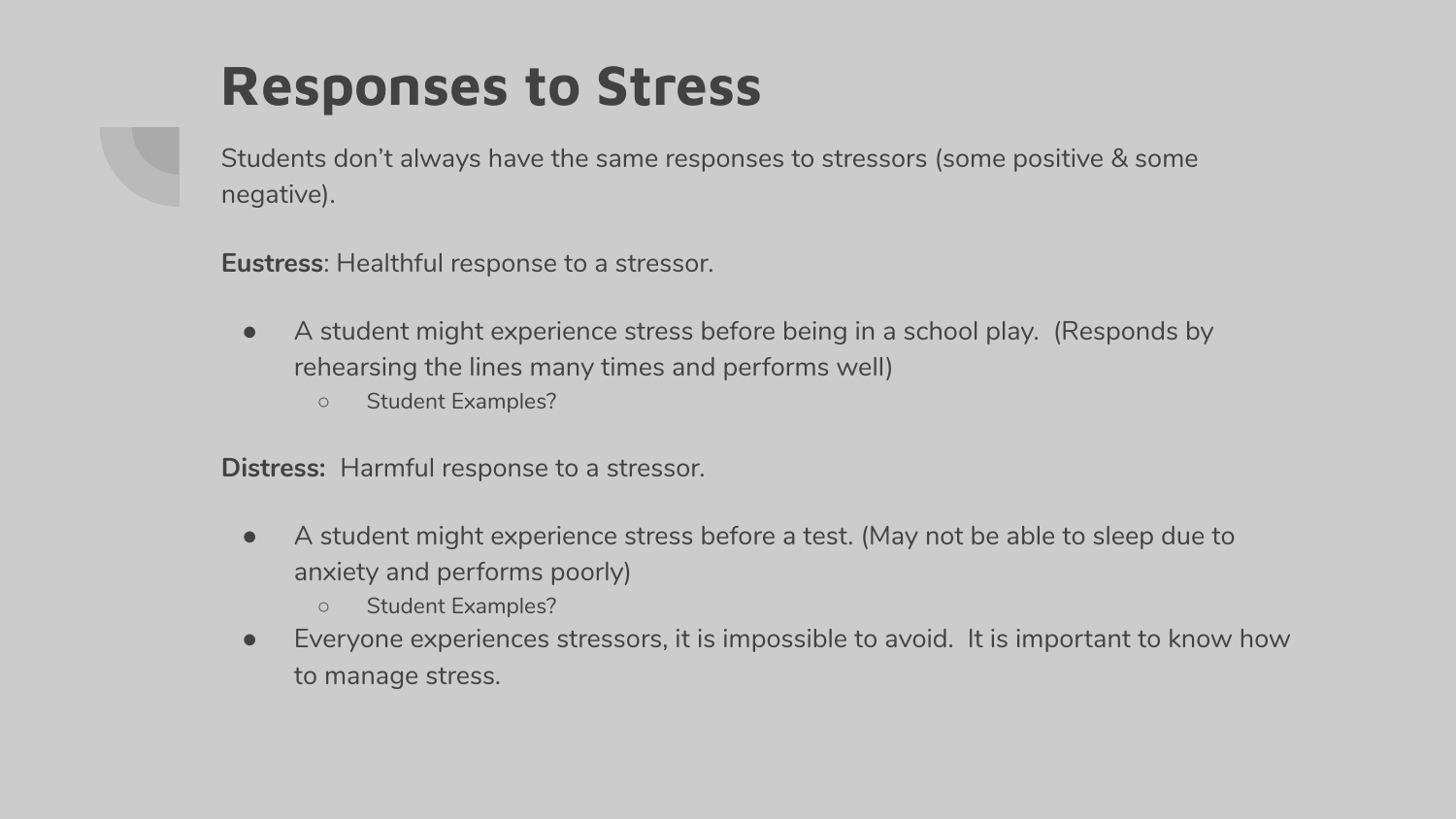## **General Adaptation Syndrome (GAS)**

This is a series of changes that occur in the body when stress occurs.

The **alarm stage** is the first stage in which adrenaline is secreted into the bloodstream. **Adrenaline** is a hormone that prepares the body for quick action.

The **resistance stage** is the second stage when the body attempt to return to normal.

The **exhaustion stage** is the third stage in which wear and tear on the body increases the risk of diseases and accidents.

● People who experience this stage frequently have a higher incidence of cardiorespiratory disease and certain kinds of cancer.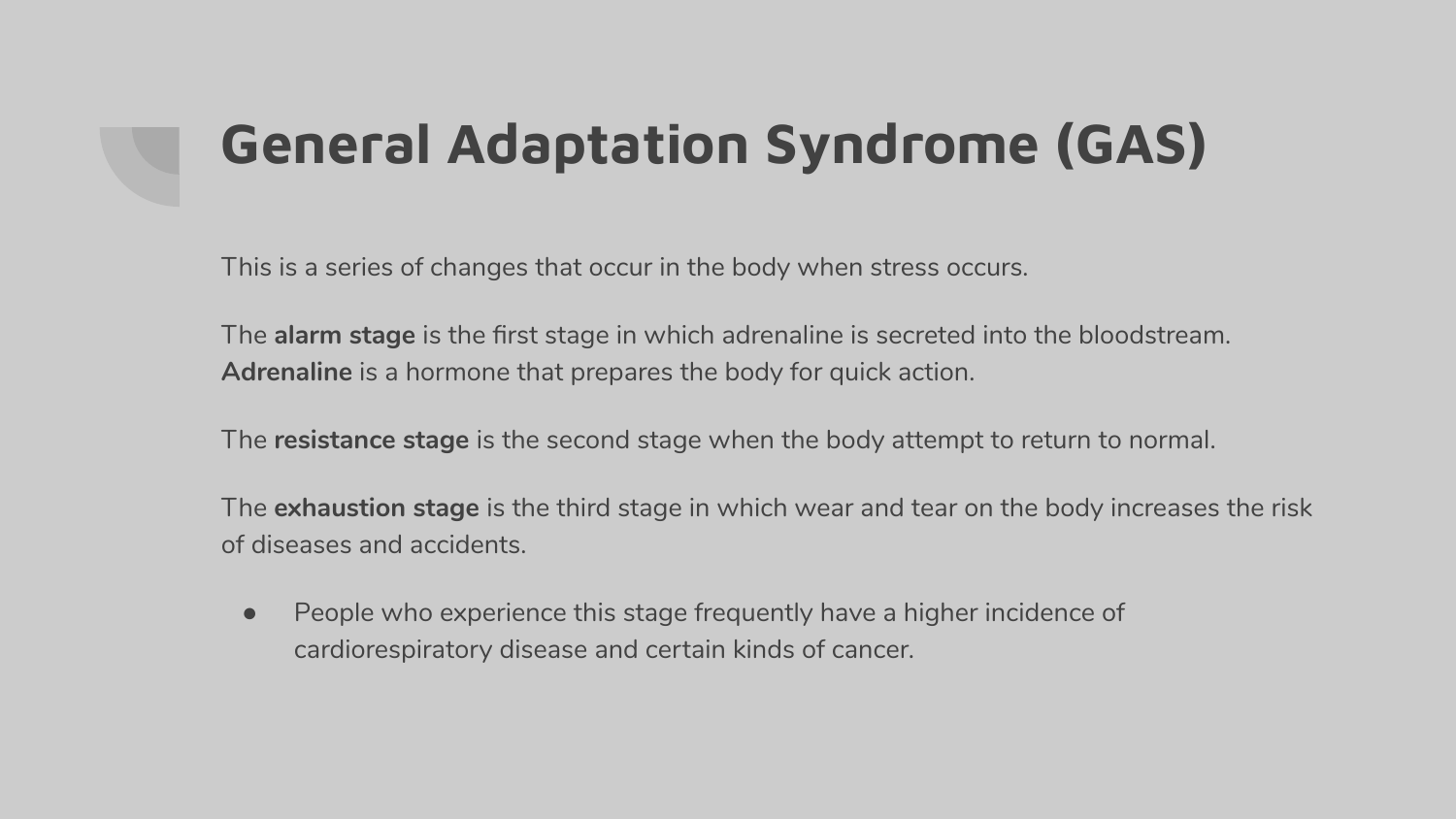### General **Adaptation** Syndrome<br>(GAS)

**Alarm stage**  $1.$ **Pupils dilate Hearing sharpens** Saliya decreases **Heart rate increases Blood pressure increases Digestion slows Blood flow to muscles increases Muscles tighten** 



#### **Resistance stage**

111111111111

**Pupils constrict Hearing is normal Saliva increases Heart rate decreases Blood pressure drops Digestion slows Blood flow to muscles decreases** Muscles relax



#### **3. Exhaustion stage**

The body is worn down **Accidents are likely to occur Diseases might develop**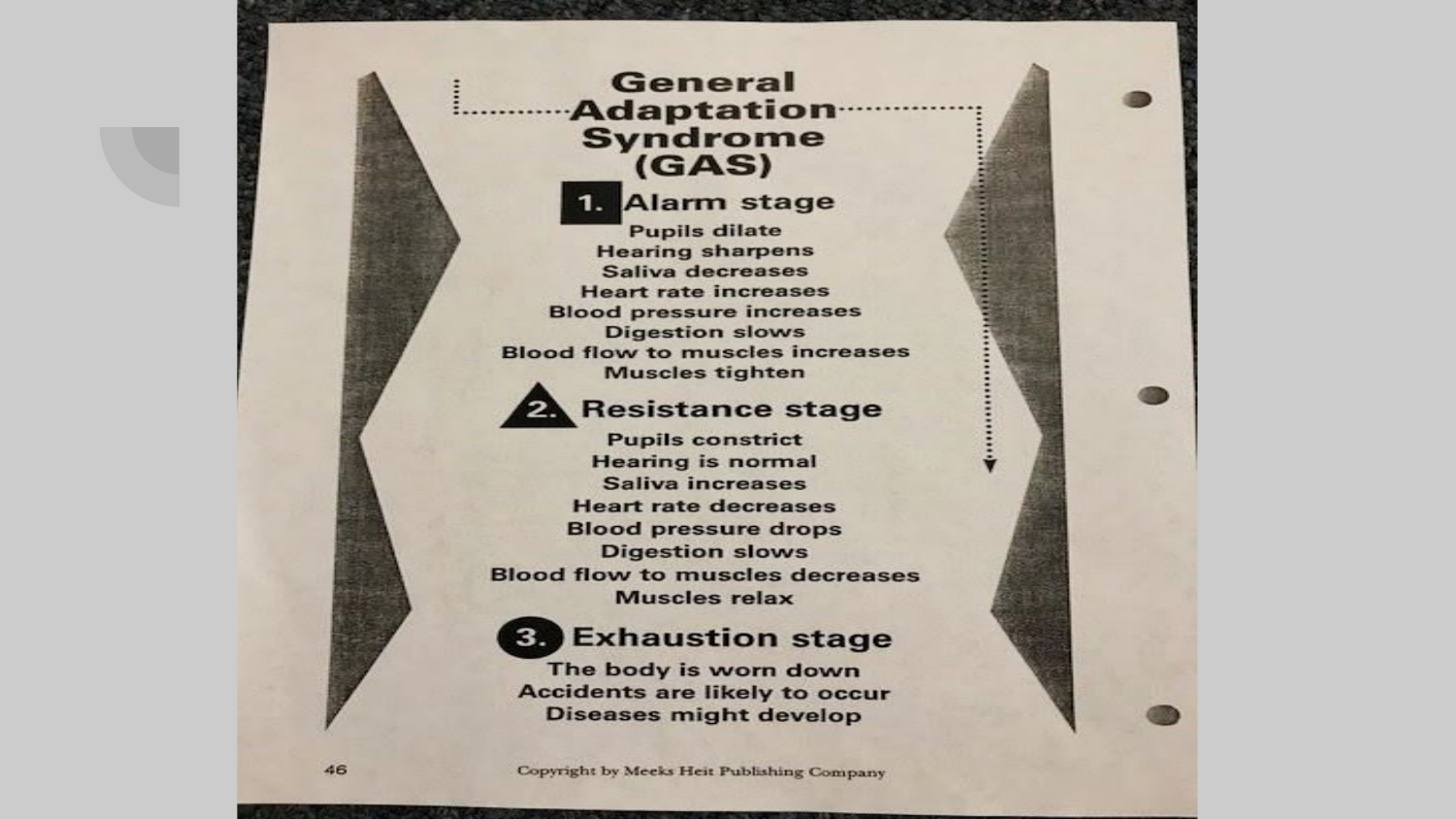## **Stress Management Skills**

(These are techniques to cope with the body changes produced by stress.)

- **1. Use responsible decision-making skills.**
- **2. Get enough rest and sleep.**
- **3. Participate in physical activities.**
- **4. Use a time management plan.**
- **5. Write in a journal.**
- **6. Spend time with close friends.**
- **7. Talk with parents and other trusted adults.**
- **8. Help others.**
- **9. Express affection in appropriate ways.**
- **10. Care for pets.**
- **11. Change one's outlook.**
- **12. Keep a sense of humor.**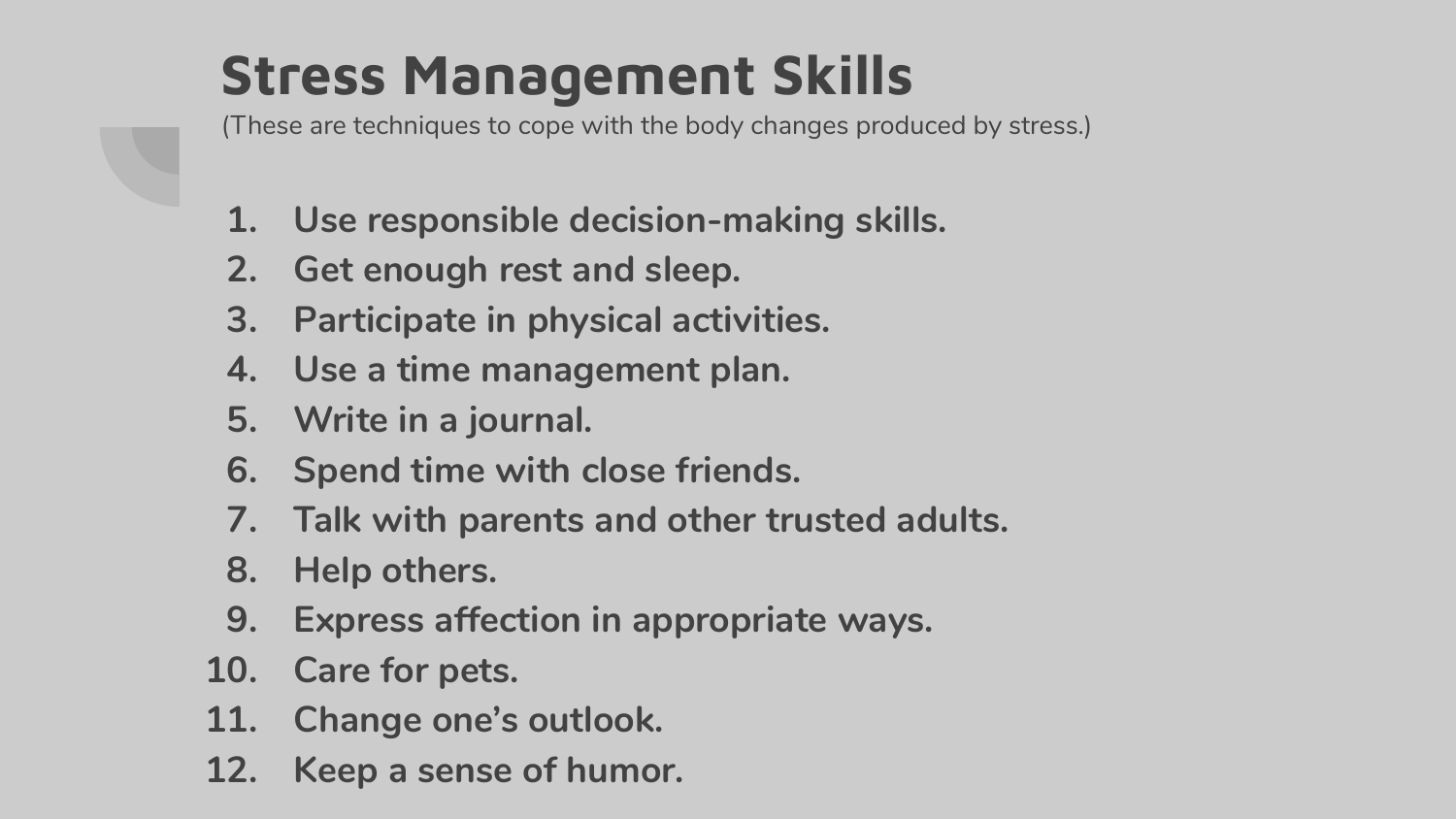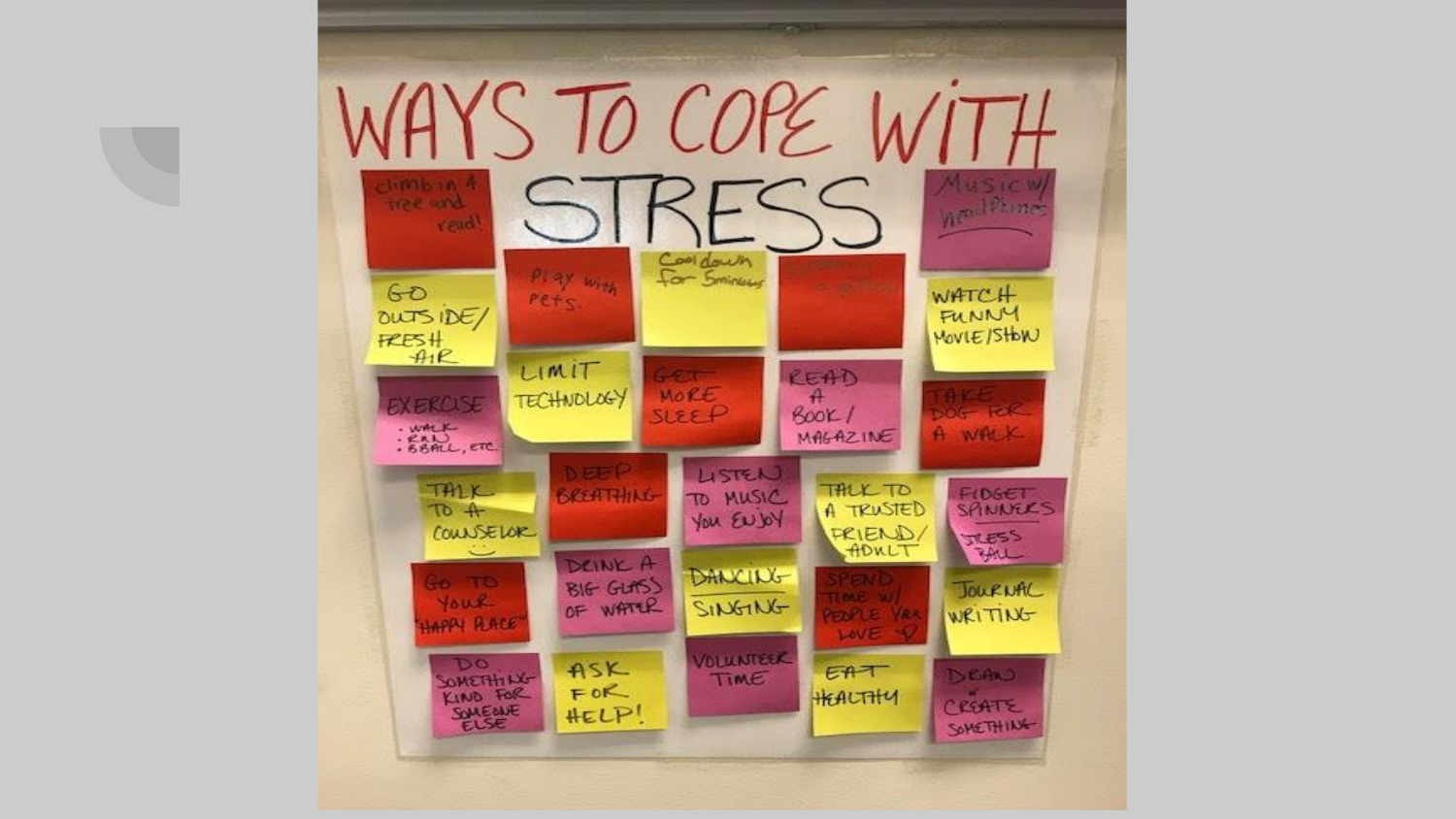### **Other Strategies for Distracting/Coping:**

**Blowing Bubbles**: Imagine stressor is the bubble and when it pops, the stressful issue goes away with it.

**Favorite Show/Series**: This can get us out of our heads/world and allow us to live in another for awhile.

**Doodling/Coloring**: Can be a relaxing distraction.

**Puzzles/Word games**: More challenging to distract your brain.

**Writing/Posting Inspirational Quotes**: The act of writing positive messages can actually improve our mood. Putting them in places you'll see everyday can help train your brain.

**Creating Music/Playlists**: Can be distracting and help improve our moods (express feelings).

**Write a Nice Card**: Help you focus on someone positive in your life.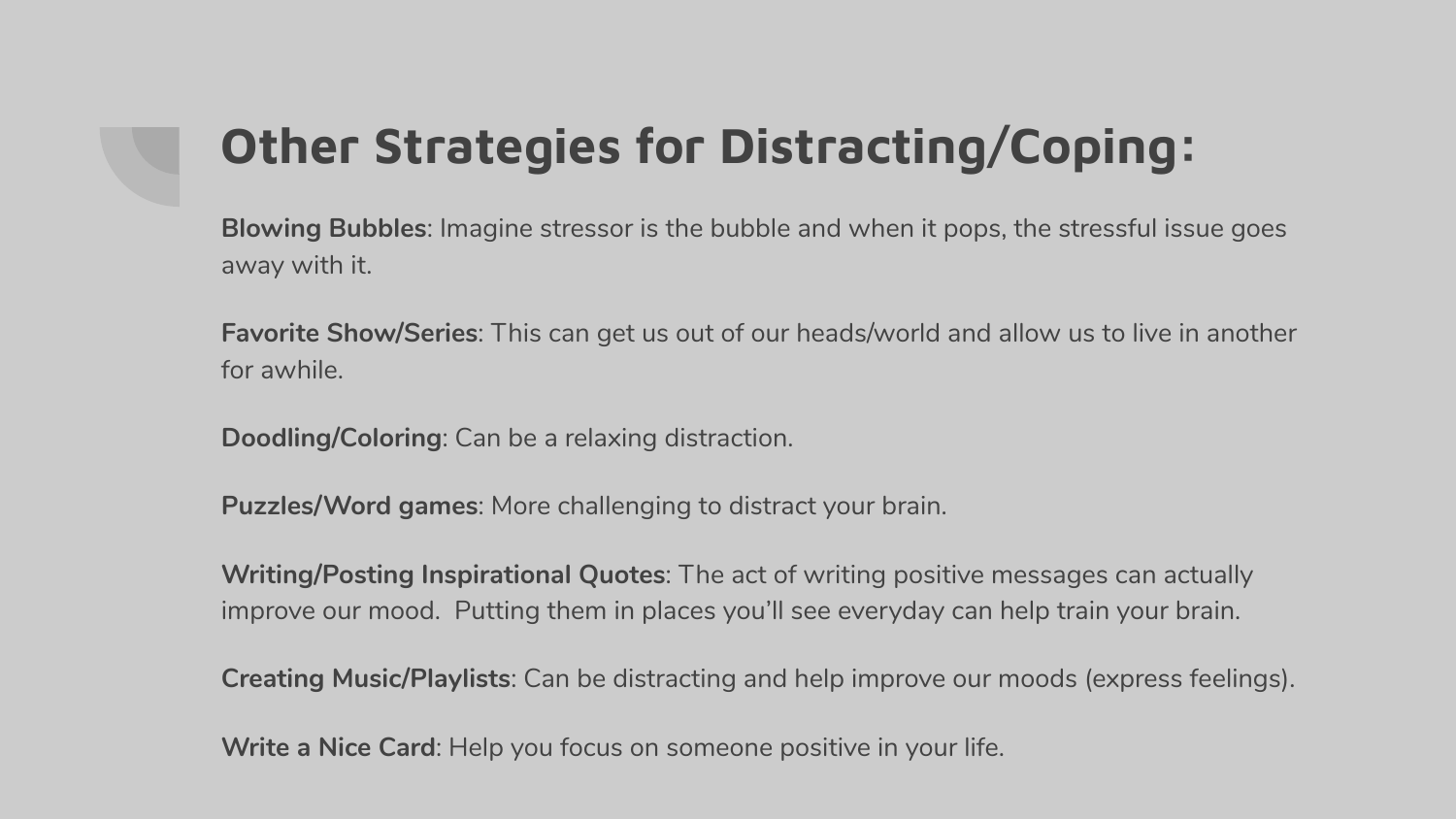## **The Calm Breathing Techniques**

- 1. Take a slow breath in through the nose (for about 4 seconds).
- 2. Hold your breath for 1 or 2 seconds.
- 3. Exhale slowly through the mouth (over about 4 seconds).
- 4. Wait 2-3 seconds before taking another breath (5-7 seconds for teenagers).
- 5. Repeat for at least 5 to 10 breaths.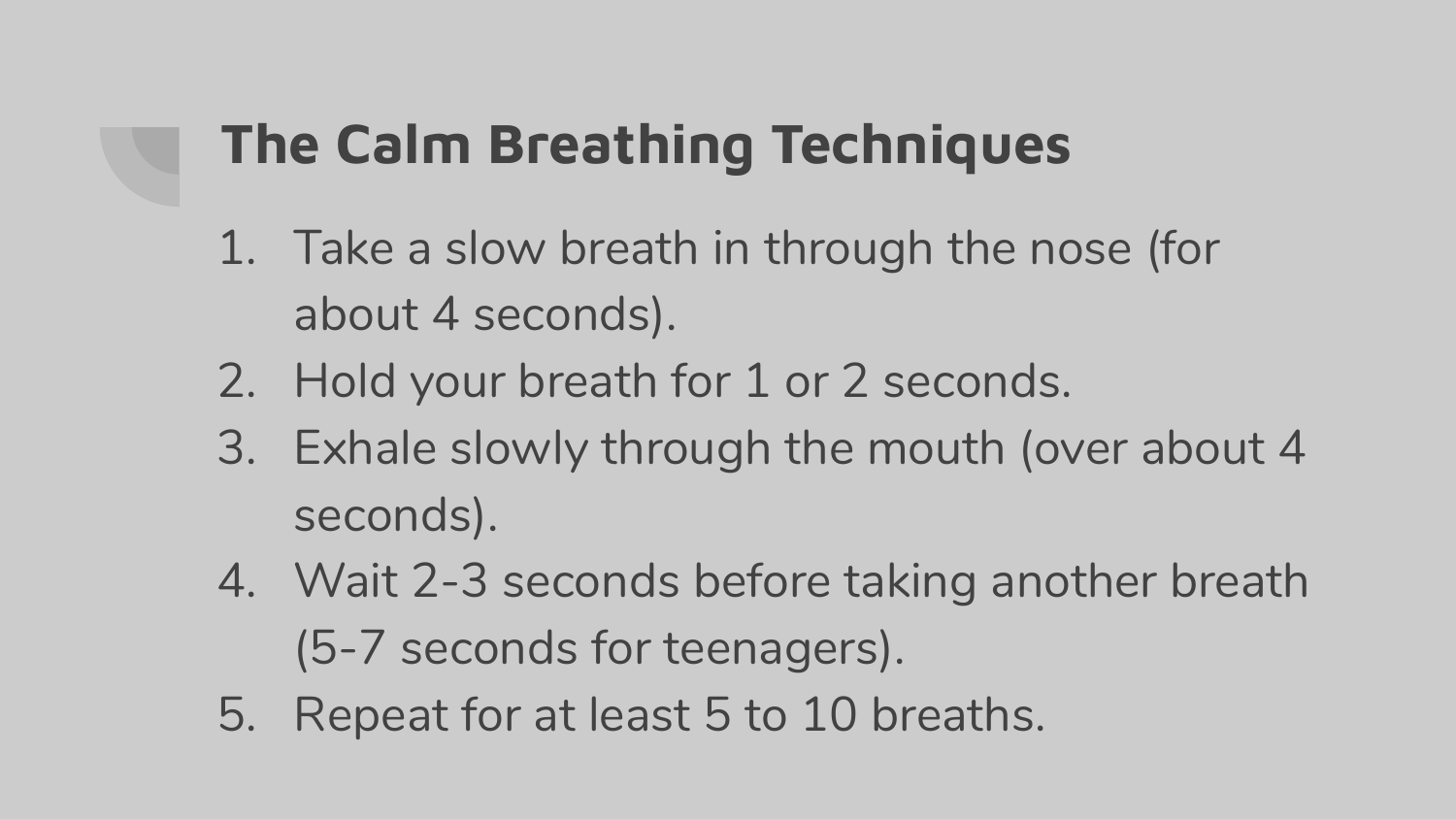

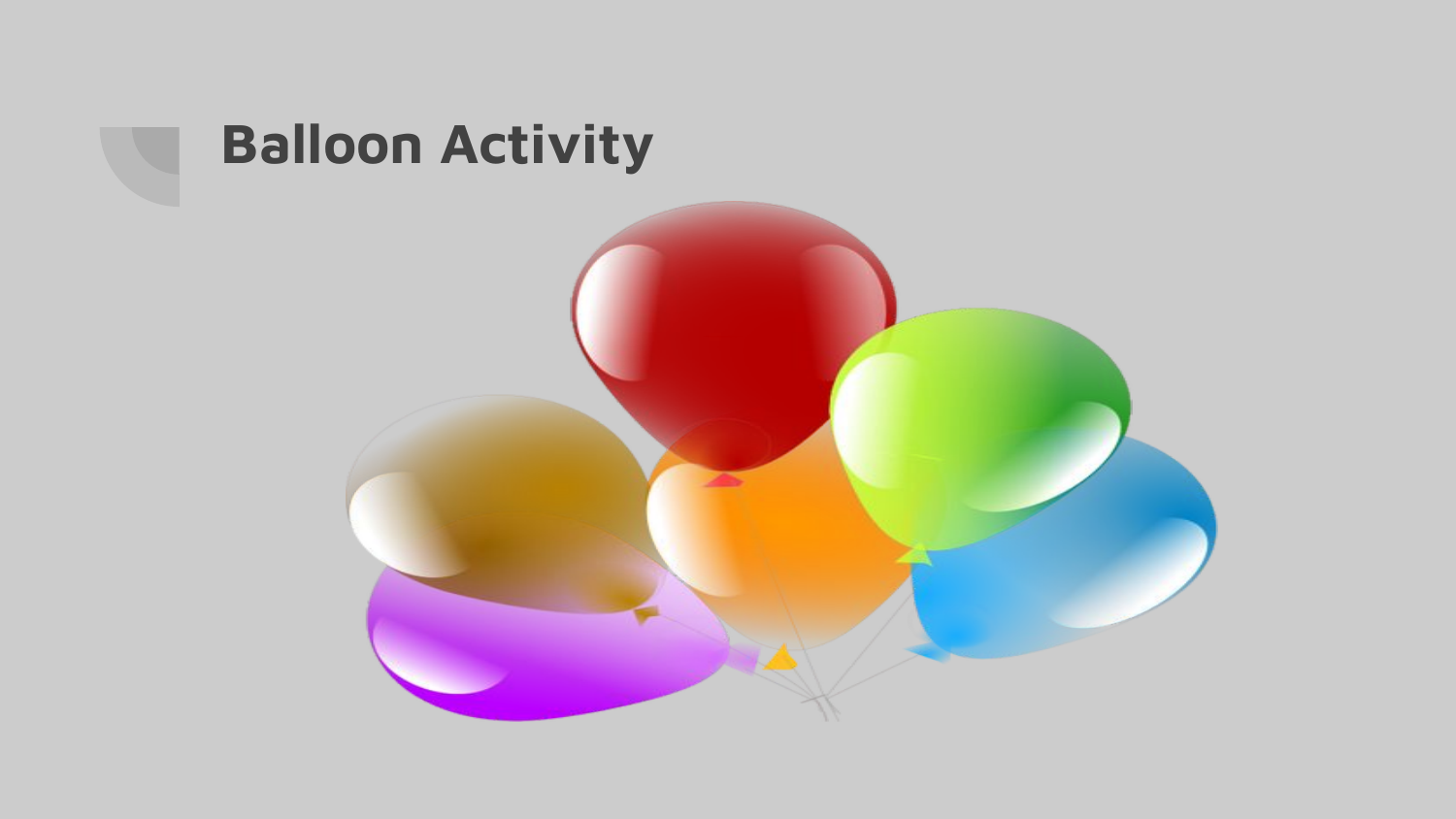## **When You Need Even More Support….**

### ● Books

- "When Nothing Matters Anymore"-A survival guide for depressed teens.
- Websites
	- NAMI ([www.nami.org\)](http://www.nami.org)
	- [www.depression.com](http://www.depression.com)
	- [www.mentalhealth.com](http://www.mentalhealth.com)
- Crisis Hotline (24 hours)
	- $0 1 888 568 1112$
- **Mrs. Hill** :)